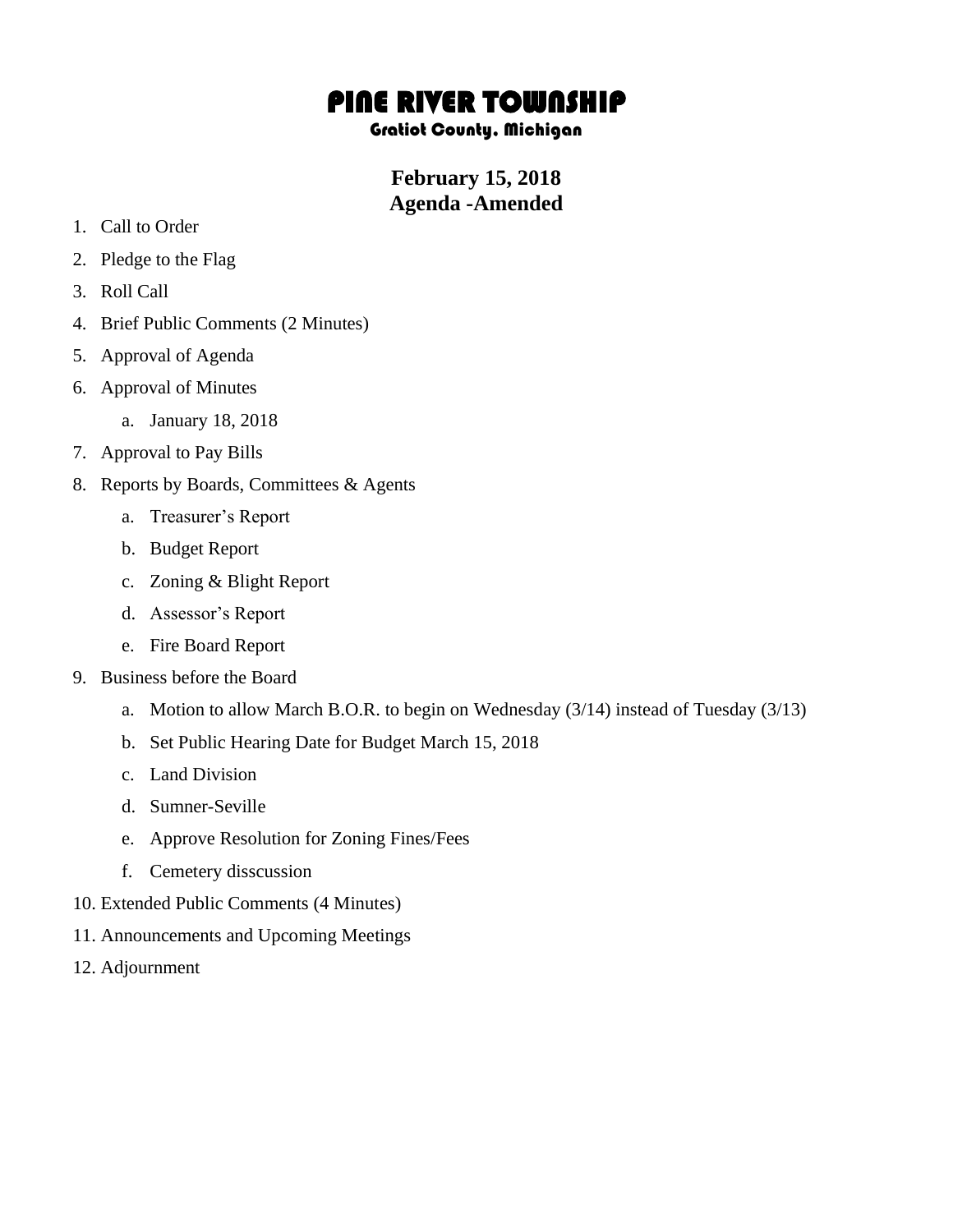## **MINUTES OF THE PINE RIVER TOWNSHIP BOARD MONTHLY MEETING FEBRUARY 15, 2018**

- 1) The regular monthly meeting of the Pine River Township Board was called to order at 6:08 P.M. by Supervisor Beeson at the Township Hall.
- 2) Pledge the flag: The board and the public said the pledge to the flag.

3) Roll Call: Baker: present, Best: present, Moeggenborg: present, Beeson: present, Whitmore: present. (5) Board members present, (0) absent.

- 4) Brief Public comments (2 minutes): No comments.
- 5) Approve the Agenda:

Motion by Baker: second by Moeggenborg: to approve the agenda with addition of 9f. All present board members approved. Motion carried 5-0.

6) Approve the Minutes:

Motion by Moeggenborg: second by Best: to approve the Regular Meeting Minutes of January 18, 2018. All present board members approved. Motion carried 5-0.

7) Approval to Pay Bills:

Motion made by Moeggenborg: second by Best: to pay bills as presented in the amount of \$71,865.93. All present board members approved. Motion carried 5-0.

- 8) Reports by Boards, Committees & Agents
	- a) Treasurers Report Discussion: Board Reviewed, Bank Reconciliations have been received and reviewed by all present. Placed on file.
	- b) Budget Report Discussion: report placed on file.
	- c) Zoning & Blight Officer no report.
	- d) Assessor Report no report.
	- e) Fire Services no report.
- 9) Business before the Board

a) Motion to allow March Board of Review to begin on Wednesday, March 14 instead of Tuesday, March 13

i) Motion made by Moeggenborg: second by Baker: to allow March Board of Review to begin on Wednesday, March 14. All present board members approved. Motion carried 5-0.

b) Set Public Hearing Date for Budget March 15, 2018

i) Motion made by Baker: second by Best: to confirm Public Hearing Date for Budget on March 15, 2018.

c) Land Division

i) Motion made by Moeggenborg: second by Best: to approve land division of Parcel Number 2912- 036-002-00 to become Residual Parcel Number 2912-036-002-01 and Child Parcel Number 2912-036- 002-10. All present board members approved. Motion carried 5-0.